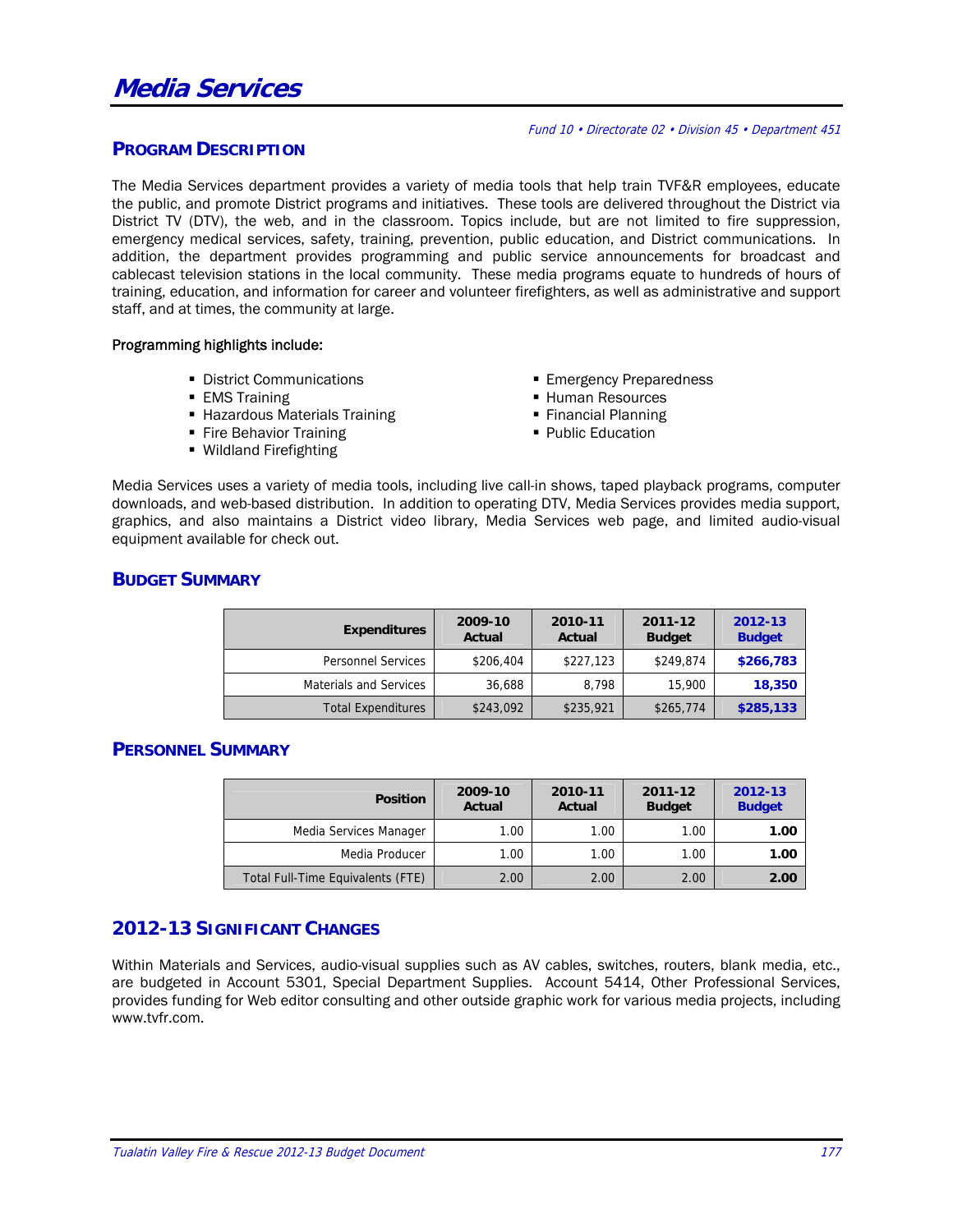## **STATUS OF 2011-12 SERVICE MEASURES**

 **Provide media support** (video scripting, shooting, and editing, still photography, Microsoft Producer, Microsoft PowerPoint, etc.) for internal and external customers**.** 

| Goal(s):<br>Service Type(s): | l. VI<br>Essential                                                                                                                                                                                                                                                                                                                                                                                                                                                                                            |
|------------------------------|---------------------------------------------------------------------------------------------------------------------------------------------------------------------------------------------------------------------------------------------------------------------------------------------------------------------------------------------------------------------------------------------------------------------------------------------------------------------------------------------------------------|
| <b>Measured By:</b>          | Coordinate with District staff regarding goals and desired outcomes<br>for projects that require media. Track the number/type of shoots and<br>projects within the year.                                                                                                                                                                                                                                                                                                                                      |
| <b>Status or Outcome:</b>    | Completed and ongoing. Approximately 100 video and photo shoots<br>were completed during this time period. Many of these were edited into<br>comprehensive productions, while others were used for documentation<br>and archival purposes. DTV usage reports confirm that the videos are<br>being viewed. For example, the 2012 EMS Protocol video received 313<br>hits, which lines up well with the number firefighters (319). In addition,<br>hits for Chiefs Corner and many other videos have been high. |

 **Provide oversight, direction, and support for TVF&R's external website www.tvfr.com** (website design, navigation, creation of content, and editing of site).

| Goal(s):                  | VI                                                                                                                                                 |
|---------------------------|----------------------------------------------------------------------------------------------------------------------------------------------------|
| Service Type(s):          | Essential                                                                                                                                          |
| <b>Measured By:</b>       | Completed webmaster requests. Use of analytics (website user<br>data). Work to keep the site consistent and supportive of the                      |
| <b>Status or Outcome:</b> | District's objectives through input of the web team and District staff.<br>Completed and ongoing. Approximately 200 website edits of               |
|                           | www.tvfr.com were completed during this time period. These ranged<br>from simple text edits to remakes of entire pages. The website had a          |
|                           | slight increase in visits from the previous year at 122,941. Users were<br>on the site an average of two minutes and 14 seconds. Continued to      |
|                           | refine webpages as much as possible; however, the site is ready for a<br>make-over, with the goal of simplification, greater user interaction, and |
|                           | the ability to assist with employee workloads. Separate, but related, the                                                                          |
|                           | TVF&R YouTube Channel had 42,621 views of District videos. This was<br>a 43% increase from the previous year. Media Services currently has         |
|                           | more than 35 videos uploaded to the site. Staff uses this not only to<br>communicate with the public, but as a means of video distribution         |
|                           | regionally and nationally via "unlisted" uploaded videos.                                                                                          |

#### **STATUS OF 2011-12 CHANGE STRATEGIES**

• None

## **2011-12 ADDITIONAL ACCOMPLISHMENTS**

- Collaborated with multiple agencies, including Clackamas County Fire District #1, AMR, and Metro West to create the 2012 EMS Protocol video for third year in a row, saving the cost of in-person training.
- Created successful video showing the public what's like to live near a fire station, which has received over 2,300 views to date.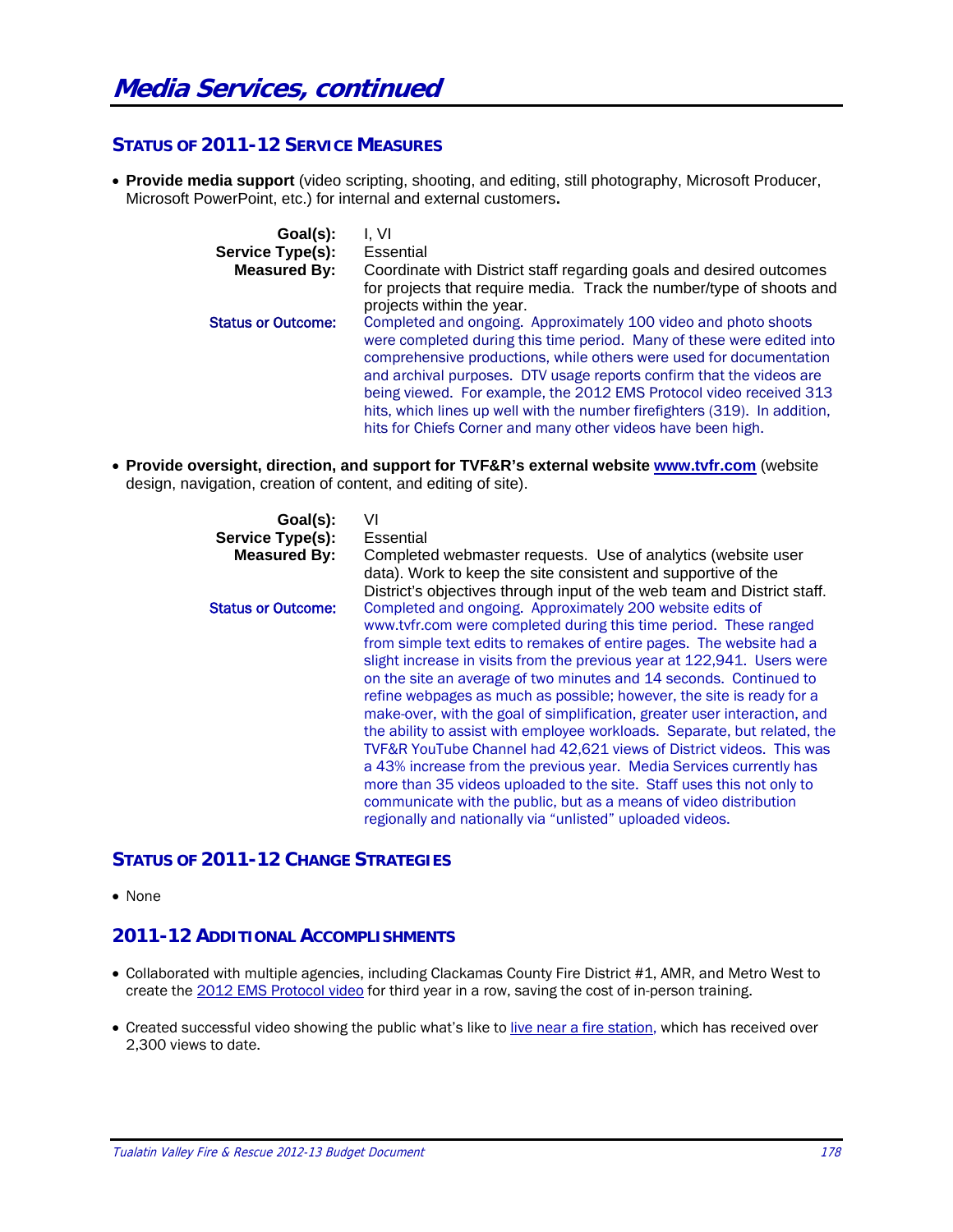## **2012-13 SERVICE MEASURES**

| <b>Media Projects</b>         | 2010-11<br><b>Actual</b> | 2011-12<br><b>Estimated</b> | 2012-13<br><b>Projected</b> |
|-------------------------------|--------------------------|-----------------------------|-----------------------------|
| Training                      | 50                       | 50                          | 45                          |
| Internal Communication        | 25                       | 25                          | 25                          |
| <b>External Communication</b> | 15                       | 10                          | 10                          |
| <b>Total</b>                  | 90                       | 85                          | 80                          |

• Provide media support (video scripting, shooting, and editing, still photography, Microsoft Producer, Microsoft PowerPoint, etc.) for internal and external customers.

> Goal(s): I, VI Service Type(s): Essential

 Measured By: Coordinate with District staff regarding goals and desired outcomes for projects that require media. Track the number/type of shoots/tasks and comprehensive projects within the year.

• Provide oversight, and support for TVF&R's external website and YouTube website (design, navigation, content creation, and editing of site).

| Goal(s):         | - VI                                                             |
|------------------|------------------------------------------------------------------|
| Service Type(s): | Essential                                                        |
| Measured By:     | Completed webmaster requests and website analytics (website user |
|                  | data).                                                           |

## **2012-13 CHANGE STRATEGIES**

• Overhaul www.tvfr.com. Simplify navigation for users, provide easier access for mobile users, and allow for greater interaction. Create website model that provides greater flexibility for technological changes on the developer side. Create tools that will assist with employee workloads and decentralize content editing using a content management system.

| Goal(s)/Call(s) for Action:<br>Budget Impact:<br>Duration:<br><b>Budget Description:</b> | I. II. VII<br>Increase required<br>Year 1 of 1<br>Have researched website options with the criteria listed above and in<br>the Budget Preplan Report. Refine goals and details and move forward<br>with RFP process or government contract process for website build. |
|------------------------------------------------------------------------------------------|-----------------------------------------------------------------------------------------------------------------------------------------------------------------------------------------------------------------------------------------------------------------------|
| Partner(s):                                                                              | IT, Web Team representatives                                                                                                                                                                                                                                          |